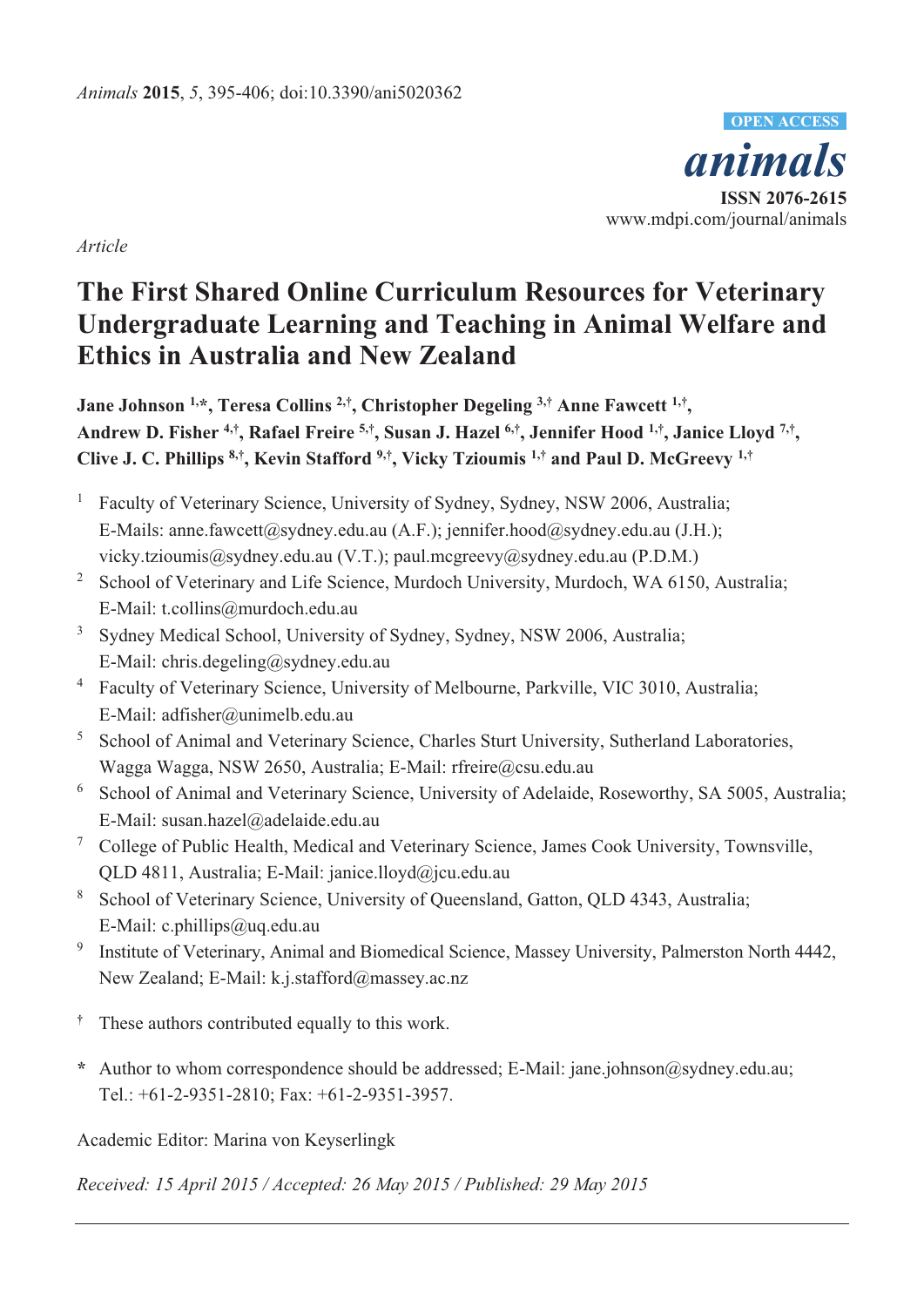**Simple Summary:** There is a need for teaching Animal Welfare and Ethics in veterinary schools and we are developing online resources to meet this need. In this paper we describe how we prioritized the development of these resources by polling experts in the field.

**Abstract:** The need for undergraduate teaching of Animal Welfare and Ethics (AWE) in Australian and New Zealand veterinary courses reflects increasing community concerns and expectations about AWE; global pressures regarding food security and sustainability; the demands of veterinary accreditation; and fears that, unless students encounter AWE as part of their formal education, as veterinarians they will be relatively unaware of the discipline of animal welfare science. To address this need we are developing online resources to ensure Australian and New Zealand veterinary graduates have the knowledge, and the research, communication and critical reasoning skills, to fulfill the AWE role demanded of them by contemporary society. To prioritize development of these resources we assembled leaders in the field of AWE education from the eight veterinary schools in Australia and New Zealand and used modified deliberative polling. This paper describes the role of the poll in developing the first shared online curriculum resource for veterinary undergraduate learning and teaching in AWE in Australia and New Zealand. The learning and teaching strategies that ranked highest in the exercise were: scenario-based learning; a quality of animal life assessment tool; the so-called 'Human Continuum' discussion platform; and a negotiated curriculum.

**Keywords:** animal ethics; animal welfare; online curriculum resources; learning and teaching; scenarios; quality of life assessment

#### **1. Introduction**

Australian and New Zealand community concerns and expectations about Animal Welfare and Ethics (AWE) have risen steeply in the last decade, and continue to grow [1]. Veterinary graduates are in unique position to lead in this area, both conceptually and practically, including through current debates and regulatory processes [2]. Increasingly, veterinary accreditation is also recognizing the need to incorporate AWE in undergraduate courses. Indeed, the World Organisation for Animal Health (OIE) now recommends that Day One veterinary graduates "should be the leading advocates for the welfare of all animals, recognizing the key contribution that animals make to human society through food production, companionship, biomedical research and education" [3]. Further, it is suggested that an increased awareness of welfare science and ethics through formal education should raise the standards of veterinary care [3,4]. This paper describes part of an ongoing project that aims to ensure Australian and New Zealand veterinary graduates develop the knowledge, and the research, communication and critical reasoning skills, to fulfill the AWE role expected of them in contemporary society. Specifically, this paper articulates the role of a modified deliberative poll in developing the first shared online curriculum resources for veterinary graduate learning and teaching of AWE in all Australian and New Zealand veterinary schools.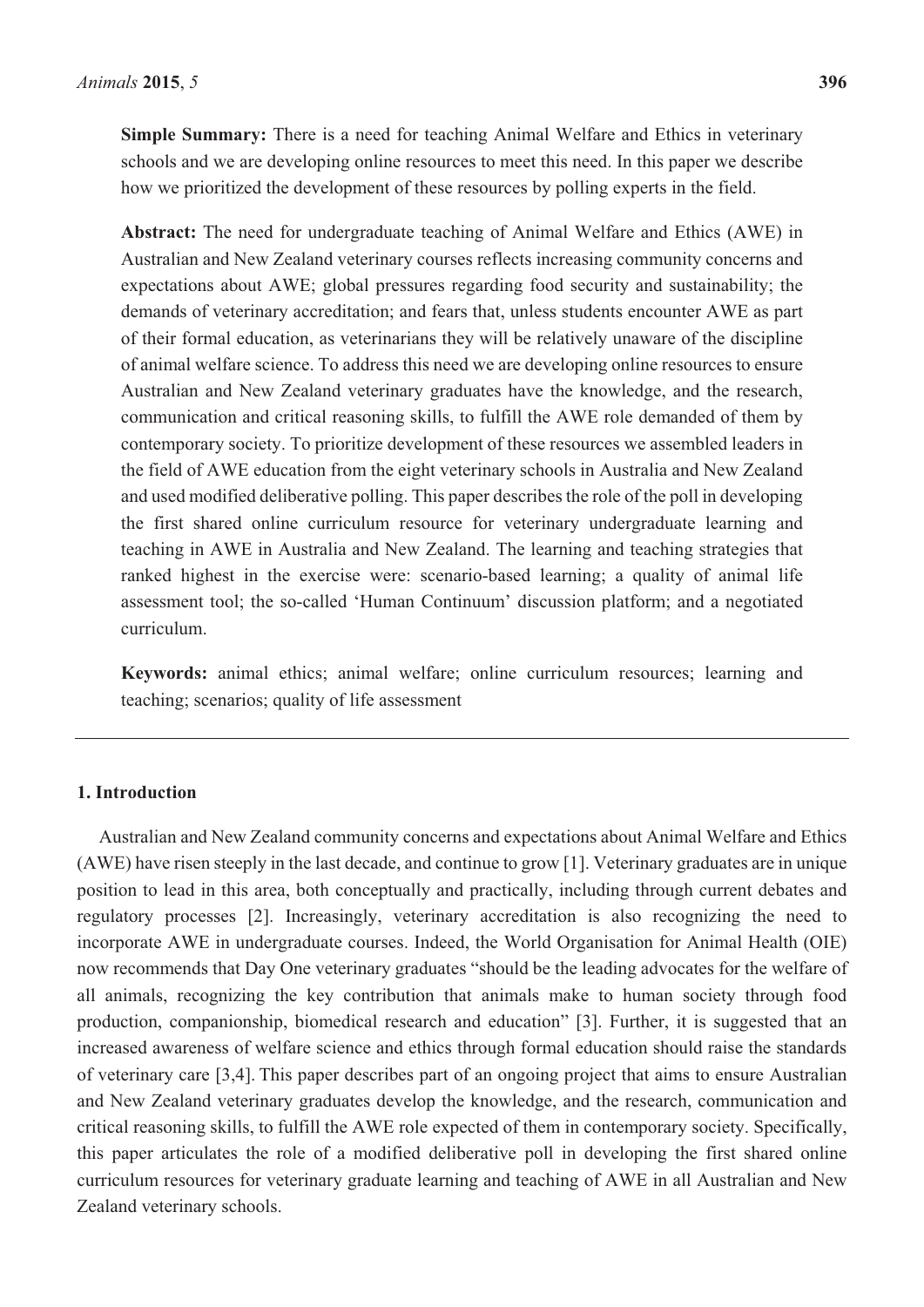#### *1.1. The Importance of AWE for Veterinarians*

AWE is important to veterinarians for a number of reasons. In the first instance, public concern around this issue is increasing [1,5]. In the Australian context, there has been renewed unease over live animal export and worries over foreign methods of slaughtering Australian livestock [6]. Meanwhile, in the Organisation for Economic Co-operation and Development (OECD) nations, growing public agitation about AWE has led to reviews of animal welfare standards and guidelines [7,8].

Second, the global push towards food security and sustainability demands veterinary graduates be leaders in, and ambassadors for, animal welfare and ethical food production. In Australia and New Zealand veterinarians have an increasing role in South East Asia in areas of animal health and management (e.g., via Australian aid programs, such as AusAid), so appropriate training of graduates will have a significant impact on the entire region. This is especially important given the relationship between animal welfare and susceptibility to disease, and that a global outbreak of disease is likely to occur in South East Asia [9].

Third, veterinarians are professionals who work in direct contact with animals and have obligations which follow from this as well as expectations associated with their role. As the Report on European Veterinary Education in Animal Welfare states, "veterinarians have a professional and ethical responsibility to use their scientific knowledge and skills for the benefit of animal welfare" [10]. This entails obligations to a range of parties including clients, patients, colleagues, the community, society, and themselves. Navigating these sometimes conflicting obligations demands a detailed understanding of AWE and practice in ethical decision making [11]. For instance, veterinarians play vital roles in regulating the care and use of animals in areas where human and animal needs are in tension such as in research institutions when veterinarians act as animal welfare officers or members of Animal Ethics Committees. Production animal veterinarians face similar challenges with food animal industry bodies required to meet societal expectations around animal welfare and improve transparency about husbandry practices and slaughter [12,13].

Finally, an understanding of AWE is increasingly likely to be mandated through accreditation of undergraduate veterinary programs with the Royal College of Veterinary Surgeons (RCVS) Day One competences already demanding animal welfare related skills [14].

In spite of its importance to veterinary practice, there is room for improvement in how AWE is taught. Undergraduate veterinary education typically focuses on animals and their welfare to develop veterinary professionals as scientific advocates for animals in many contexts, but sometimes includes only brief teaching of professional, animal and veterinary ethics. There is a compelling argument, therefore, for ensuring core competencies in AWE are part of veterinary undergraduate, and indeed postgraduate, education.

#### *1.2. What Skills Are Required?*

A suite of skills is required to properly prepare graduates in AWE. These include knowledge of animal welfare science, proficiency in critical thinking and ethical reasoning, and competency in communication.

To be effective in meeting societal expectations about proficiency in assessing welfare issues and making treatment recommendations [15], veterinary graduates need to know how to identify what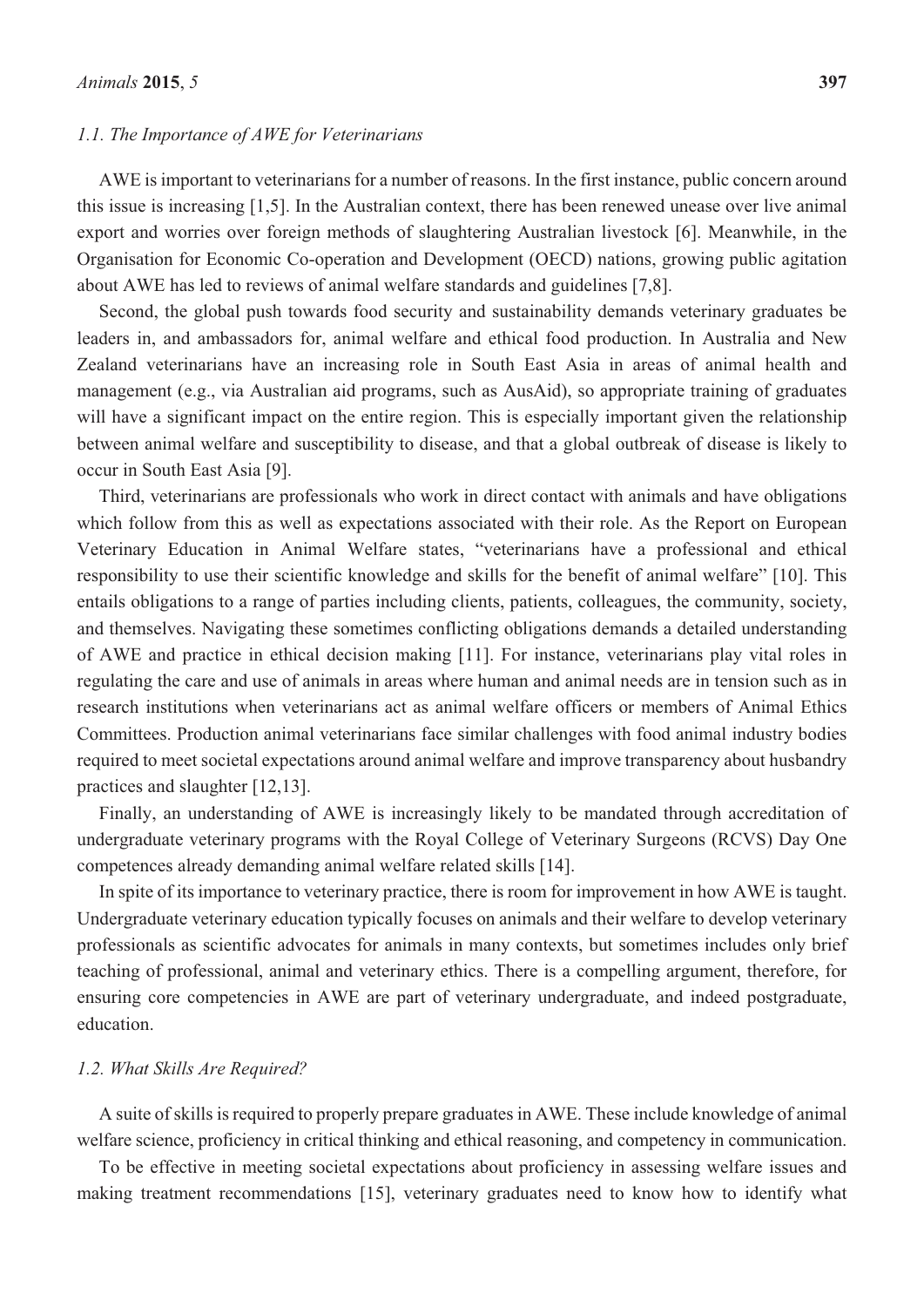constitutes good and bad animal welfare for different animal species and for different categories of animal (e.g., companion, livestock, wild) and how to provide advice on species found in different contexts (e.g., rabbits considered as companions, research subjects or feral). It is important for veterinary graduates to be able to use objective and subjective measures of welfare, and implement strategies to achieve good welfare for animals.

Skills in ethical reasoning are needed as ethical dilemmas are common in veterinary practice. For example, 57% of veterinarians surveyed in the UK reported one to two stressful ethical dilemmas a week, and 34% reported three to five dilemmas a week [16]. Graduates commented that the level of undergraduate training in ethics was inadequate, and that high levels of stress were associated with ethical dilemmas, which might have been due to lack of knowledge about how to process and deal with such dilemmas [16]. Veterinary students may not progress in their moral reasoning during their undergraduate years, as research shows that similar ethical reasoning is used by students from the first to the final year [17]. This should be addressed since there is evidence that higher levels of moral reasoning are associated with improved clinical practice [18]. According to May, "in parallel with classes aimed at sequential development of clinical reasoning it is important to introduce students to and help them develop systems that aid the resolution of ethical dilemmas" [19]. This involves learning how to analyze dilemmas, identifying and evaluating the relevant issues, understanding the values at play (including their own) and reaching an ethically defensible conclusion based on scientific, economic and other forms of evidence, rather than on peer or parent attitudes, assumptions, intuitions or emotions. In developing these skills, students will appreciate that ethical dilemmas are vexed, probably inevitable in their profession and frequently have no clear resolution.

The communication skills required to fulfill the AWE role demanded of contemporary veterinarians include competence in explaining their ethical reasoning. Animal welfare involves both value-based and scientifically-based decisions [20], and veterinarians must be able to communicate with people who have differing views of animal welfare. Finally, veterinarians can, since they are held in high esteem by the public, lead discussions on policy development, educate the public on contemporary issues (e.g., on responsible pet ownership) and provide an informed and reasoned voice on complex and often emotional issues (e.g., intensive farming systems).

#### *1.3. How Can These Skills Be Best Developed in Veterinary Students?*

To ensure that the next generation of veterinarians in Australia and New Zealand are scholarly, judicious and well-informed in AWE, a team comprising representatives from the veterinary schools in these countries was assembled and an Australian Office of Learning and Teaching (OLT) grant secured. The OLT project began in early 2014 with the aim of developing new shared curriculum resources for AWE in Australia and New Zealand, linked to an online portal.

# The Online Portal

Higher education is increasingly moving online. Building an online portal as part of this project aligns with this trend and with AWE projects being undertaken at other veterinary tertiary institutions (e.g., Michigan State University [21], The University of Edinburgh and Scotland's Rural College [22]) and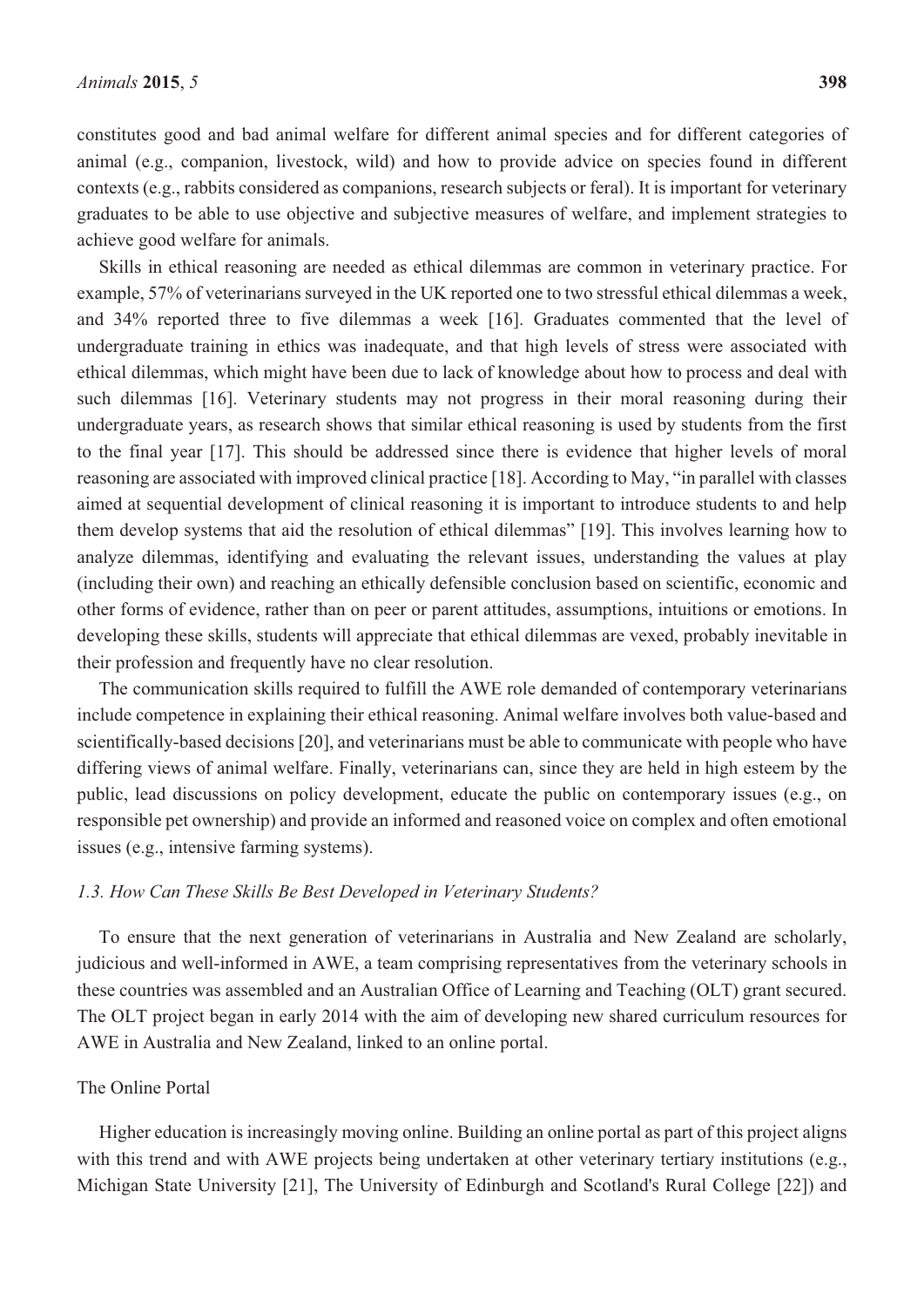other animal welfare charities and non-governmental organizations, such as World Animal Protection (formerly the World Society for Protection of Animals) [23].

An online portal has numerous advantages that make it an ideal mechanism to foster development of the AWE skills outlined above. For instance, it can furnish a single forum for students, academics and graduates and ensure consistency in the material delivered across a range of institutions. An online portal also gives flexibility to these institutions in how they use shared material, allowing them to access resources as appropriate, and to tailor content to the particular needs of students and to balance an institutional context or focus (e.g., on production animals *versus* companion animals). With effective management, resources can be kept updated to ensure relevance. Finally, an online portal can facilitate fruitful interactions between students at different institutions, honing their communication skills and their understanding of different ethical viewpoints, as well as allowing the pool of AWE expertise in Australia and New Zealand to be shared.

# **2. Methods**

To determine the learning activities best able to achieve the AWE skills and learning outcomes identified as crucial to veterinary graduates, we engaged in a modified form of deliberative polling with an invited panel of leaders  $(n = 8)$  in the field of animal welfare education in Australia and New Zealand. As its name suggests, deliberative polling exercises incorporate deliberative methods into traditional polling [24]. Typically, a group of people are given information and opportunities to discuss a topic and then take a vote. As with traditional polls, the outcomes produced from a deliberative poll are aggregated individual opinions (rather than consensus), but the opinions are shaped by the prior group deliberation. The exercise was spread over a two-day workshop funded by the OLT and held at the Faculty of Veterinary Science at the University of Sydney, Australia. On the first day the disciplinary leaders were provided with information regarding eight different teaching tools and learning activities. The tools/activities were described to the panel as follows:

# *2.1. A Negotiated Curriculum*

A system that allows cohorts of students to vote for the AWE topics they wish to focus on each semester of a veterinary degree course. There is an extensive literature related to the negotiation of learning contracts by individual course members and examples of group negotiation processes [25,26]. An online portal is an ideal mechanism to facilitate this form of negotiated curriculum as it can enable students and teachers to easily link to the pool of resources related to each topic and tailor the curriculum to their particular needs. To deliver tools for learning outcomes that address all AWE competences, a wide range of learning scenarios would be developed so that cohorts of students could select those that best align with their experience and background. Enabling students to vote on the topics to be studied each semester empowers and engages students, allowing them to focus on issues of interest and relevance and to take responsibility for the development of their own ethical frameworks.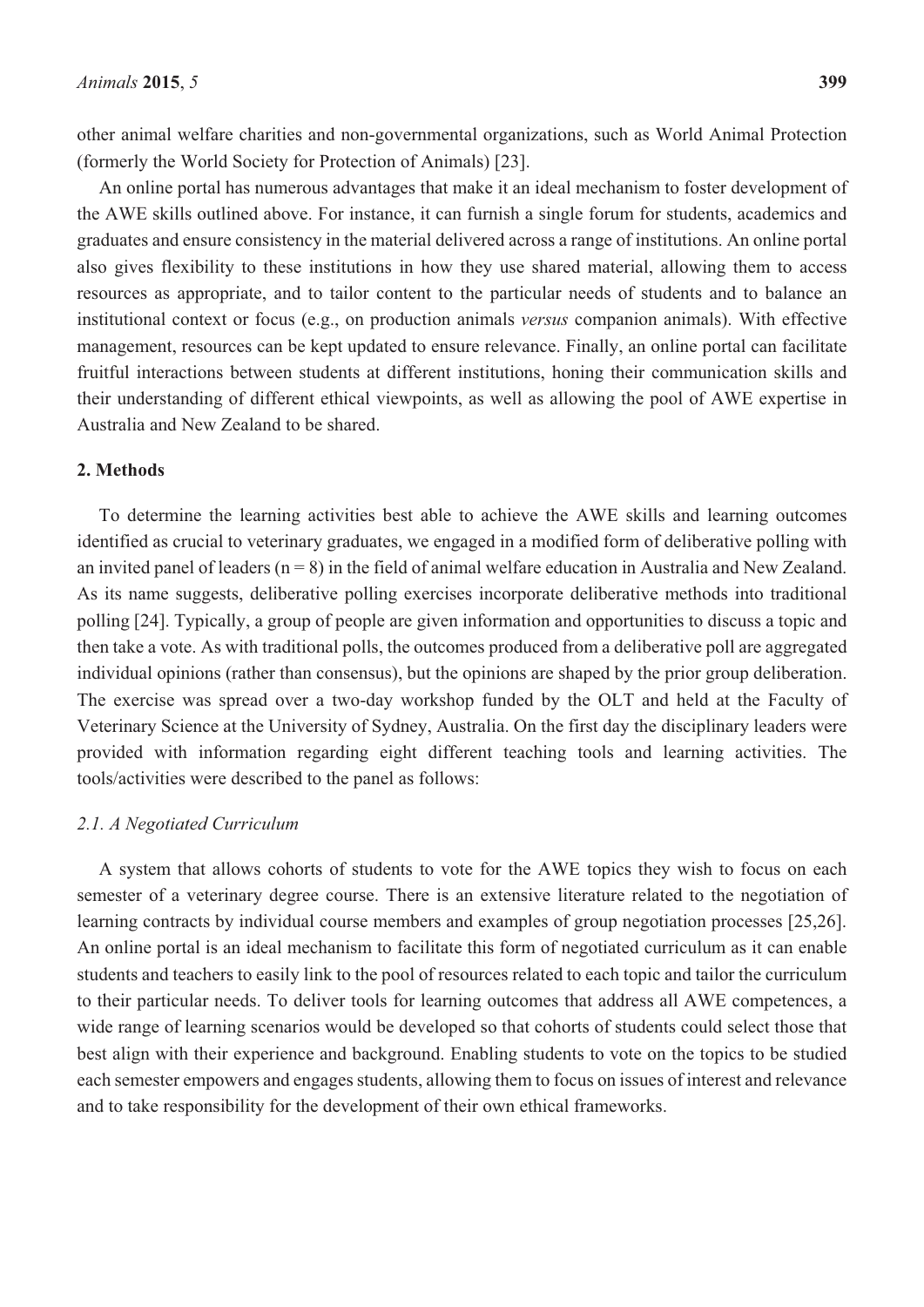#### *2.2. Scenarios for Case-Based Learning*

After completing initial modules in both ethical theory and animal welfare science, students would encounter a series of scenarios that demand application of an ethical framework. These scenarios would be the primary means to introduce online materials to students. The scenarios would cover an array of veterinary contexts from simulated clinical cases to questions of professional conduct. Scenarios offer students exposure to the ethical and welfare issues they will face in practice in a safe learning environment where they can try out and refine alternative approaches, undertake other parts of the scenario where appropriate, see how others have handled a given situation, make mistakes with no untoward consequences to any stakeholder (including patients, clients, or a business/practice), correct problems, and expand their repertoire of judgment and interpersonal communication skills.

#### *2.3. Automated Search Engine for Hot Topics*

An automated search engine would ensure relevant and up-to-date material is generated and presented every time a new cohort of students enrolls. Providing authentic and topical resources helps ensure student engagement and can scaffold the development of ethical skills related to contemporary debates in AWE.

# *2.4. The "Human Continuum"*

The "Human Continuum" is an established cooperative/cognitive learning strategy, which requires students to identify and commit to a position in response to a stimulus question. They occupy this position on a physical line marked out in the classroom. Students debate and negotiate with others on the line, listen to alternative positions and reconsider their view. The exercise stimulates thinking and learning from peers. This project would develop this tool as an online resource to help students develop argument and critical assessment skills on polarizing topics and could be used to promote engagement by participating schools. The tool can be used as an introduction to illustrate the wide range of views and the complexity and difficulty of making decisions on issues, and to help students to express justifications for their positions using ethical frameworks and principles.

#### *2.5. A Quality of Life Assessment Tool (QOL)*

Primarily as a teaching tool, we would develop an online calculator to bring together welfare scales from various domains that capture an animal's quality of life. For instance, students could be asked to consider the issues that arise from the deliberate selection for exaggerated physical traits, or because of inherited disease in companion animals. Asking students to estimate the welfare impact of each disorder is innovative. Estimations would be informed by the use of a conceptual Breed-Disorder Welfare Impact Score for dogs [27].

#### *2.6. Communication Training Spaces*

Providing welfare advice that is scientifically-supported, clear and unbiased to clients, the public and legislators is important and expected in contemporary veterinary practice. Students can develop the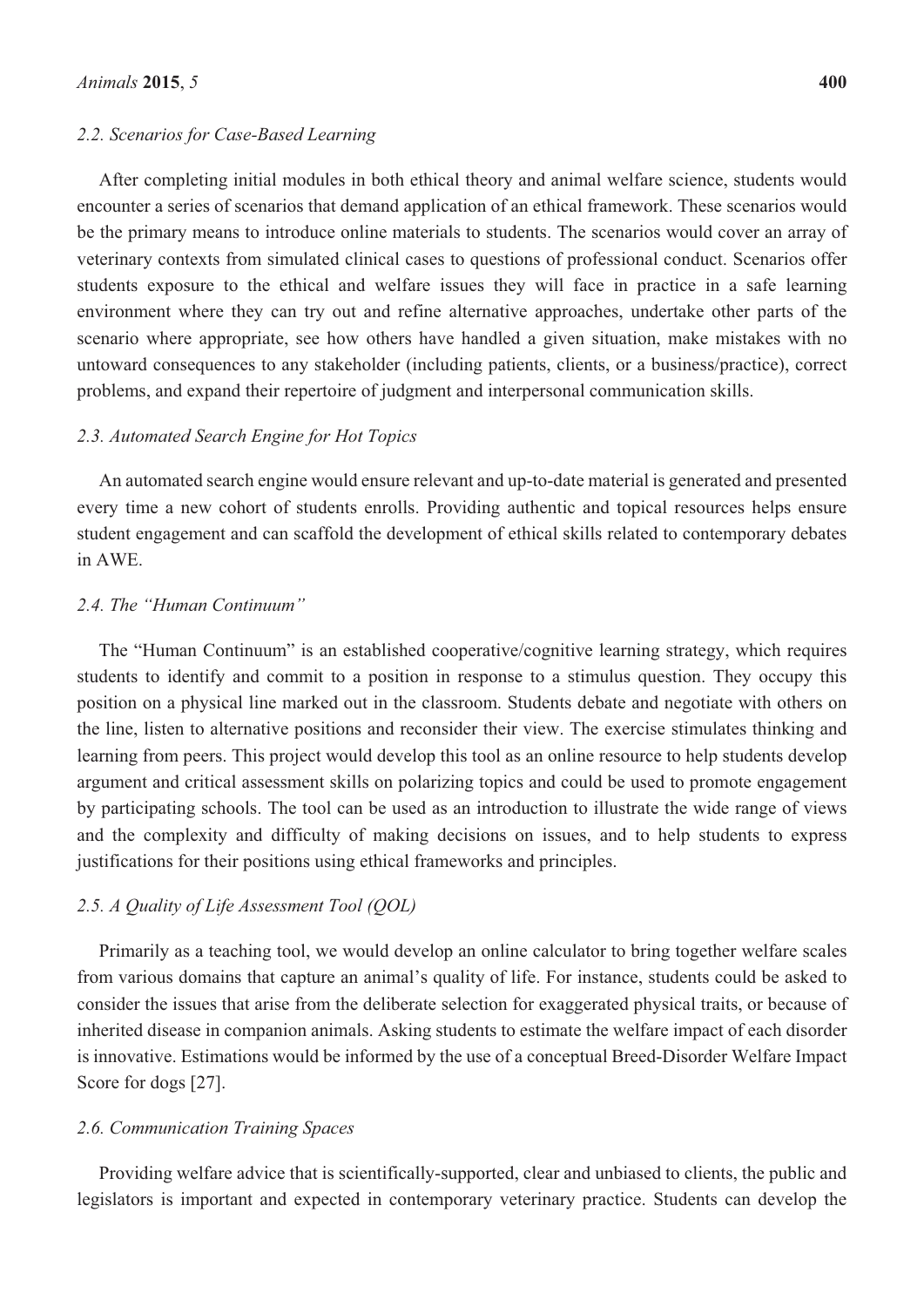knowledge and communication skills to attain this competence through online personal learning spaces. These spaces enable students to present and share their knowledge and views, and to appreciate the positions held by various stakeholders. The kind of exchange and interaction facilitated by this tool allows for the development of a rich learning environment. Maintaining these spaces throughout the course would allow students to track their progress and enhance reflective learning and practice.

#### *2.7. Team Based Learning (TBL)*

TBL can be used to develop communication and teamwork skills as well as to reinforce course content [28]. TBL involves students reading course material prior to 'class' (whether a physical or a virtual class), then answering multiple choice questions related to that material, first as an individual and then as a team, to help identify misunderstandings and gaps in knowledge. Class time is then devoted to teams applying knowledge to authentic problems. For this reason it is ideally suited to use with scenariobased learning.

#### *2.8. Personal Reflection Tools*

Online reflection tools can be used to allow students to assess their own attitudes to animals on entry to the portal and at the end of every year of their interaction with the portal. Members of the expert panel have developed online questionnaires to investigate whether Australian veterinary students' attitudes to animals correlate with those reported in the international literature, and to further explore the impact of demographic and experiential factors on attitudes towards animals and career aspirations. A modified version of these questionnaires could be deployed as a reflection tool for current veterinary students.

The eight experts on the panel were given three hours to discuss, debate and reflect upon the information above. The panel reconvened the next day when they were polled using an anonymous ballot. As part of this task they were asked to rank the eight different tools in terms of their importance for ensuring Day One competences for Australian and New Zealand veterinary graduates in AWE.

#### **3. Results and Discussion**

# *3.1. Results*

By far, the highest ranked tool was Scenarios for Case-based learning, with the QOL Assessment Tool ranked second and the Human Continuum and A Negotiated Curriculum sharing the third ranking (See Table 1). Given the weighting assigned by our assembled experts, the four resources outlined above will be a focus of the portal. The results of the panel discussion regarding the four top ranked resources are described in the Discussion below.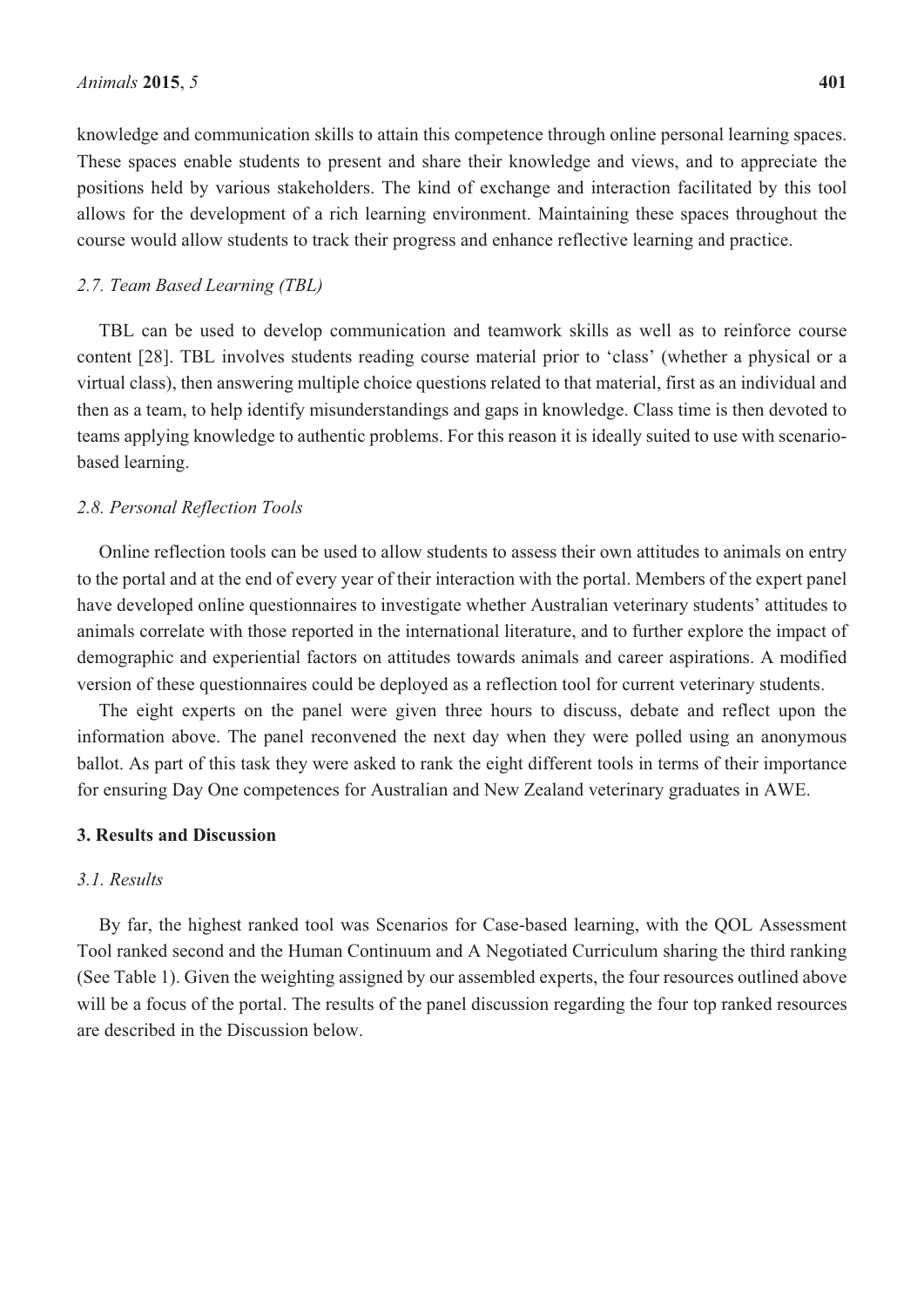#### *Animals***2015**, *5* **402**

| <b>Curriculum Feature</b>                         | Ranking allocated by each respondent |                |                |                |                 |                |                |                | Ranking<br>Median | Ranking<br>order |
|---------------------------------------------------|--------------------------------------|----------------|----------------|----------------|-----------------|----------------|----------------|----------------|-------------------|------------------|
|                                                   | Resp. 1                              | Resp. 2        | Resp. 3        |                | Resp. 4 Resp. 5 | Resp. 6        | Resp. 7        | Resp. 8        |                   |                  |
| A negotiated curriculum                           | $\overline{2}$                       | 10             | 3              | $\overline{4}$ | 5               | $\overline{7}$ | 10             | 3              | 4.5               | 3                |
| Scenarios and learning exercises                  | 4                                    |                |                |                |                 |                |                | $\overline{2}$ |                   |                  |
| Automated search engines for hot topics           | 3                                    | $\overline{7}$ | $8\,$          | 3              | 9               | 6              | 5              | 9              | 6.5               |                  |
| A post-graduate suite                             | 9                                    | 9              | 10             | 10             |                 | 4              | 9              | 10             | 9                 | 10               |
| Animal welfare science essays                     | 10                                   | 8              | 9              | 6              | 10              | 9              | 6              | 8              | 8.5               | 9                |
| Dialogue Development tool (i.e., Human Continuum) | 5                                    | 3              | 6              | $\tau$         | 4               | 5              | $\overline{2}$ | $\overline{4}$ | 4.5               | 3                |
| Quality of Life assessment tool                   |                                      | 6              | $\overline{2}$ | $\overline{2}$ | $\overline{2}$  | 10             | 4              | 6              | 3                 | 2                |
| Delivering welfare advice tool                    | 8                                    | 5              | 4              | 5              | 8               | $\overline{2}$ | 3              | $\tau$         | 5                 |                  |
| Team based learning (TBL)                         |                                      | $\overline{2}$ | 7              | 8              | 6               | 3              | $\overline{7}$ |                | 6.5               |                  |
| Personal reflection tools                         | 6                                    | 4              | 5              | 9              | $\mathfrak{Z}$  | 8              | 8              | 5              | 5.5               | 6                |

# **Table 1.** Ranking curriculum features from 1–10; where 1 = most important and 10 = least important.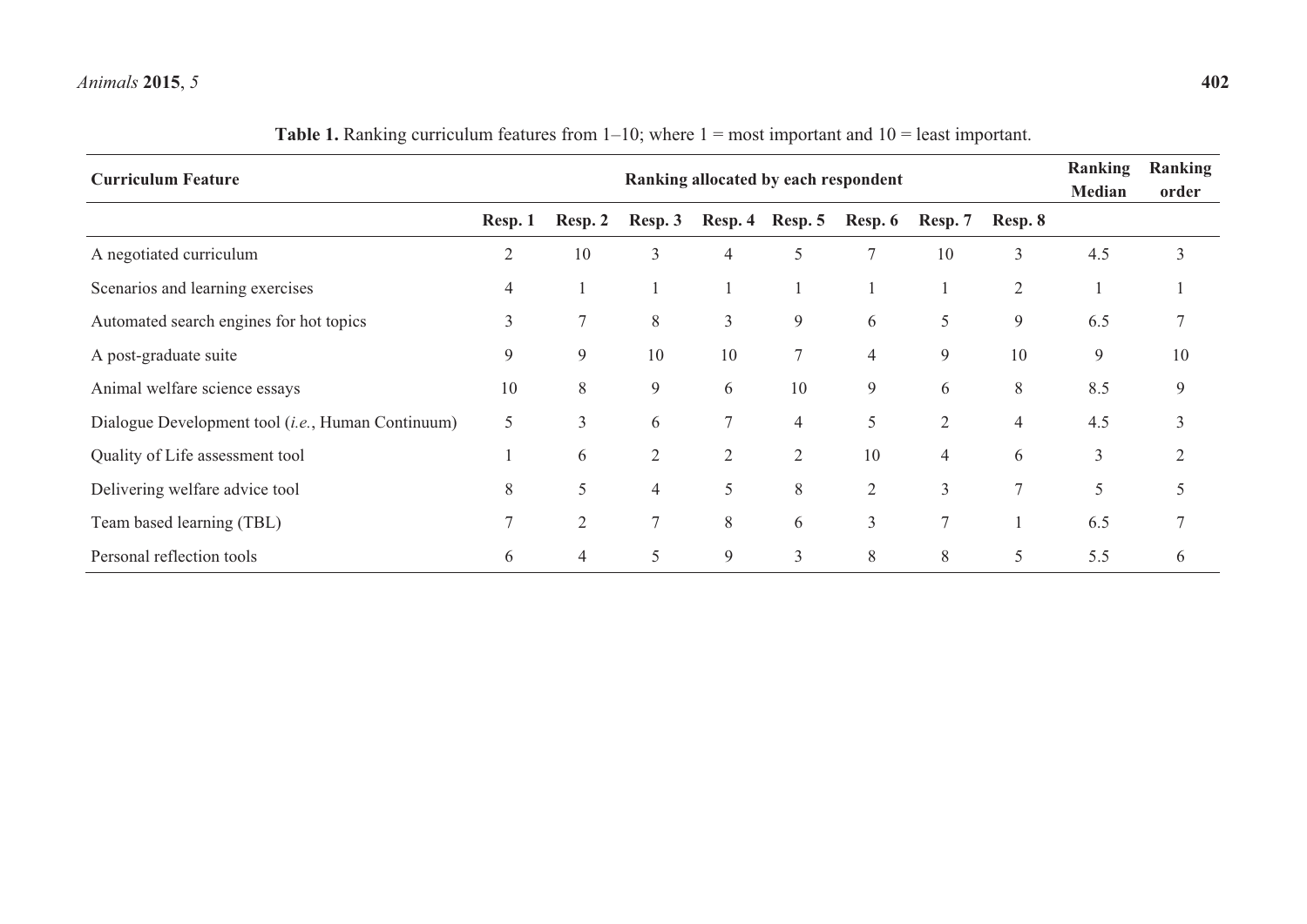#### *3.2. Discussion*

Drawing on the learning resources described above, the panel agreed that the project should focus on the goals articulated under the former Australian Animal Welfare Strategy (AAWS), namely: (i) a national approach to animal welfare (AW); (ii) sustainable improvements to AW; and (iii) improved communication, education and training [29]. Animals will be studied in six contexts: livestock/production animals; animals used for work, sport, recreation or display; companion animals; animals in the wild; aquatic animals; and animals used in research and for teaching purposes. These six contexts align with the AAWS framework that emerged with a goal of developing new, nationally consistent policies and enhancing extant animal welfare arrangements. Within each context, animal welfare science, veterinary clinical ethics and animal ethics, and ethical models will be considered. Because all Australia and New Zealand veterinary schools currently have accreditation from the UK's Royal College of Veterinary Surgeons (RCVS), the panel agreed that the RCVS Day One Competencies ( $n = 8$ ) relating to AWE must also be addressed.

### *3.3. Scenarios*

All members of the panel were highly enthusiastic about and have experience in the use of scenarios for teaching AWE; the advantages of case-based learning, including for enhancing knowledge retention and to apply learned material, are widely recognised [30,31]. Scenarios are already used extensively in AWE teaching worldwide and have been used successfully in teaching medical ethics [32]. Well-developed scenarios are relevant and engaging for students, allowing them to acquire knowledge and skills through practical application in a safe and supported learning environment.

#### *3.4. The QOL Tool*

Discussions revealed the panel considered this tool could serve a number of functions. In the first instance it could be designed to help students appreciate the many elements that affect QOL in a particular context, prompting them to ask deeper questions regarding the conditions which frame the welfare of an individual animal. For instance, by considering the case of a particular animal (e.g., a bulldog with breathing difficulties), students may be required to reflect on the welfare and ethical implications of breeding practices, which promote selection for exaggerated physical traits or perpetuate inherited disease. In addition, this tool will promote discussion about the role of the veterinarian in resolving some complex issues (e.g., breeds requiring high rates of caesarean sections). In the case of companion animals, the QOL tool will help students determine what owners perceive to be of value to their animals (e.g., long walks, sleeping in the sun, playing with their owner). These values and preferred activities contribute to the animal's QOL and need to be factored into assessing animal welfare. Discussions showed the panel also regarded this tool as a valuable resource for practising veterinarians in discussions with owners about quality of life and euthanasia.

#### *3.5. The Human Continuum*

The panel was excited by the possibility of developing this resource online. Online delivery will facilitate discussion and interaction across schools and avoid face-to-face peer pressure, helping students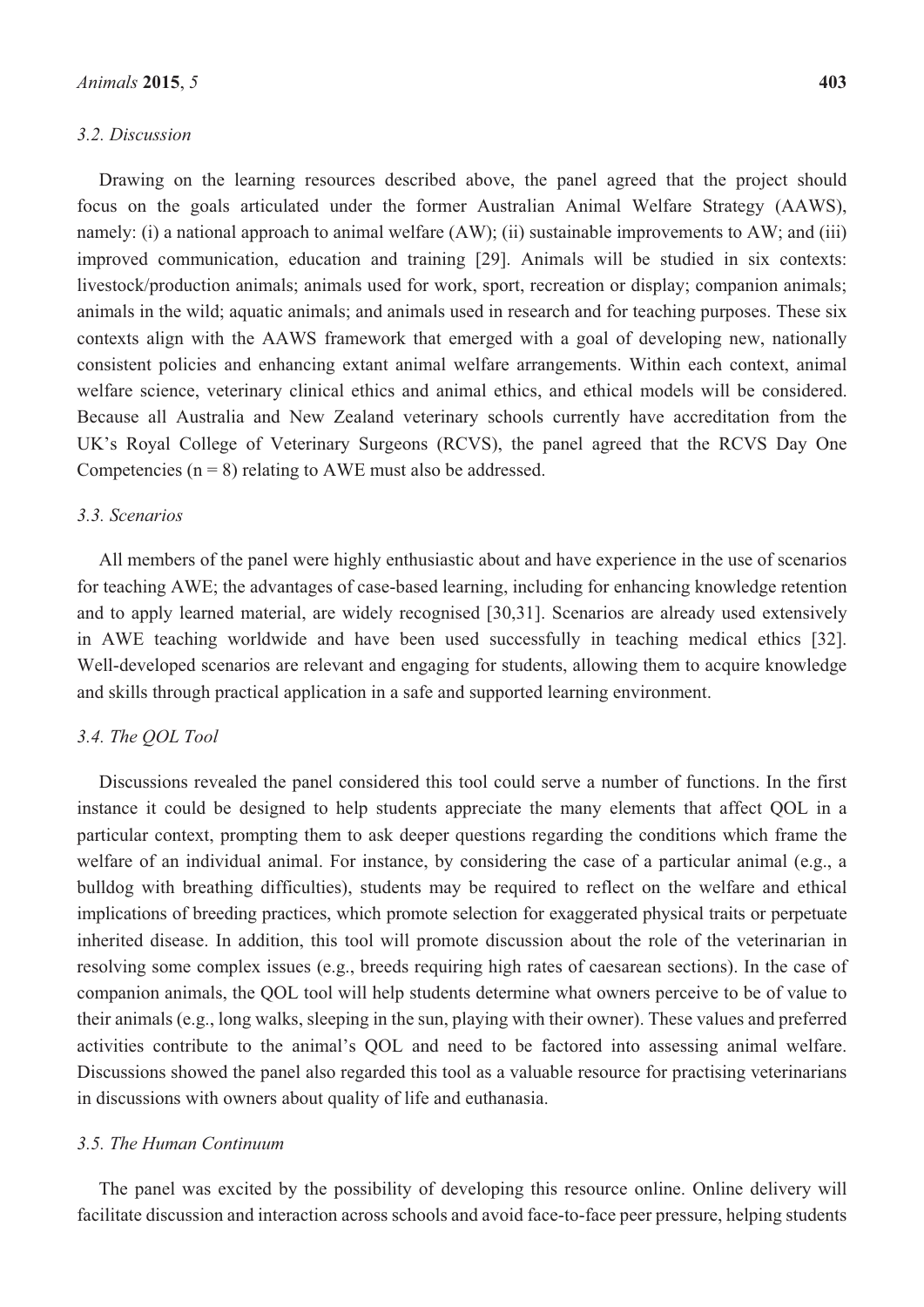learn to take an ethical stance and to justify this, to make and refine arguments in response to challenges by their peers from a diversity of backgrounds and to listen to and assess the values and positions of others.

#### *3.6. A Negotiated Curriculum*

In discussions the *Negotiated Curriculum* was seen to be central to the success of the current collaboration between schools. We recognize that the collaborating schools have different fortes (e.g., production *versus* companion animals) and thus represent a diversity of views. We see this as a core strength in the anticipated development of communication tools in AWE. A crucial issue for the project is ensuring adequate and inclusive coverage of issues required to meet both accreditation standards and the requirements of formal university qualifications on the one hand, while on the other, ensuring the curriculum content is relevant and flexible to meet course members' specific needs and context. Our response to managing this tension has been to employ a negotiated curriculum.

# **4. Conclusions**

AWE is of increasing importance in veterinary education. A greater focus on Day One Competencies for veterinary graduates and emerging AWE issues, results in a need for curriculum renewal. The online portal we have begun to develop reflects the needs of veterinary students as perceived by the region's current leaders in AWE education. It will enable state-of-the art teaching of AWE, with a focus on scenarios, a quality of life tool, an online version of the Human Continuum and a negotiated curriculum. The portal will enable consistent curriculum delivery across all eight veterinary schools in Australia and New Zealand and will facilitate a rich and engaging environment for teaching and learning. The resources we develop will not only enhance veterinary education but have the potential to be extended to disciplines such as agriculture, animal science and animal care, facilitating high quality AWE teaching throughout the Higher Education sector.

#### **Acknowledgments**

Support for this publication has been provided by the Australian Government Office for Learning and Teaching. The views in this publication do not necessarily reflect the views of the Australian Government Office for Learning and Teaching.

# **Author Contributions**

Paul McGreevy, Christopher Degeling, Jane Johnson and Vicky Tzioumis were responsible for designing and conducting the poll. All authors were involved in devising the paper. Johnson wrote the first draft, and incorporated suggestions and edits from all other authors. All authors approved the final manuscript.

# **Conflicts of Interest**

The authors declare no conflict of interest.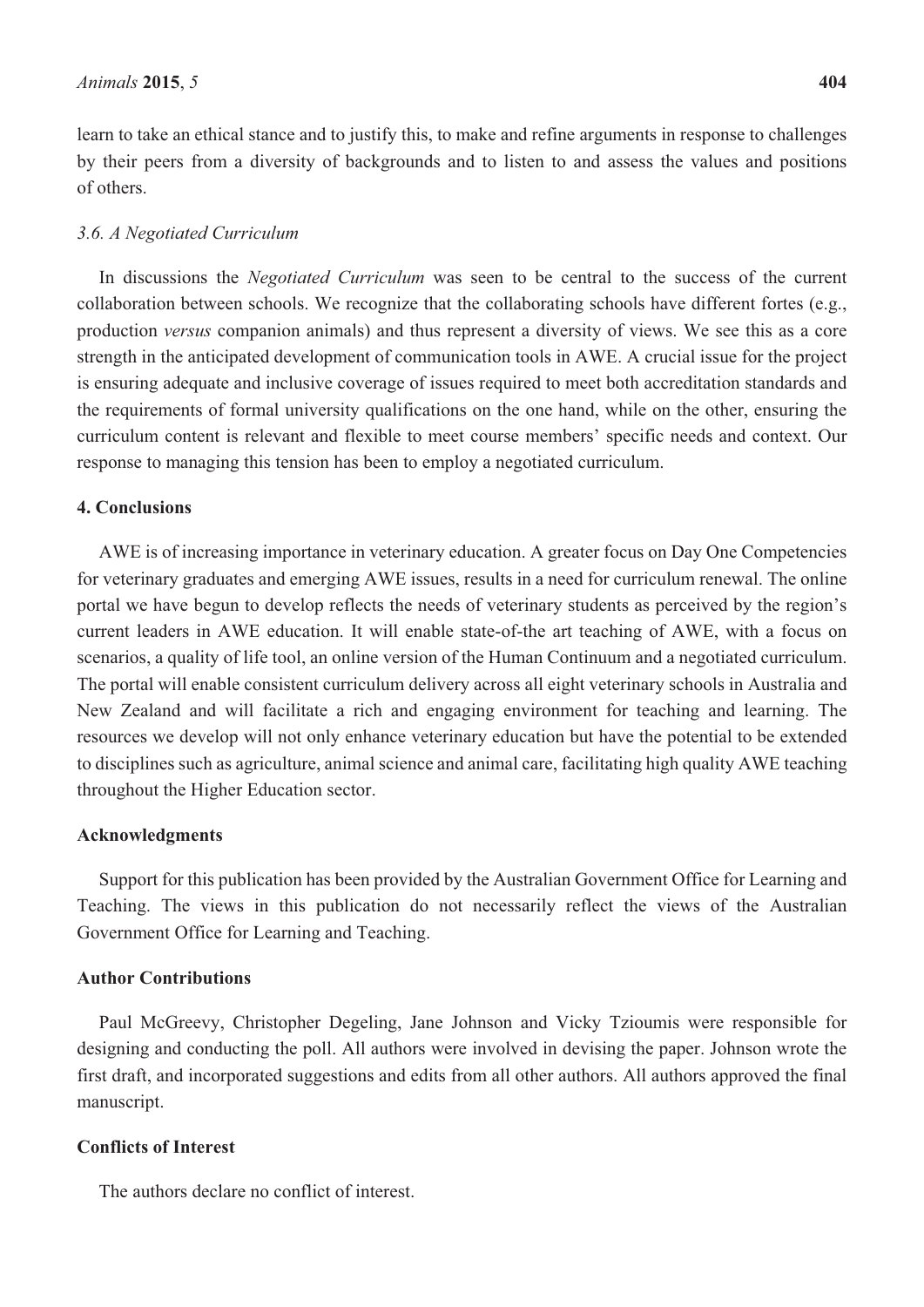# **References**

- 1. McGreevy, P.D.; Dixon, R.J. Teaching of animal welfare at the University of Sydney. *J. Vet. Med. Educ*. **2005**, *32*, 442–446.
- 2. Sherman, D.; Dennison, T. Animal welfare: The importance of veterinary legislation and the role of the veterinary profession. In Proceedings of 3rd OIE Global Conference on Animal Welfare, Kuala Lumpur, Malaysia, 6–8 November 2012; pp. 87–91.
- 3. *OIE Recommendations on Competencies of Graduating Veterinarians ('Day 1 Graduates') to Assure National Veterinary Services of Quality*; OIE: Paris, France, 2012.
- 4 Broom, D.M. Animal welfare education: Development and prospects. *J. Vet. Med. Educ.* **2005**, *32*, 438–441.
- 5. Stafford, K.J. *Animal Welfare in New Zealand*; New Zealand Society of Animal Production: Palmerston North, New Zealand, 2013.
- 6. Tiplady, C.; Walsh, D.B.; Phillips, C.J.C. Cruelty to Australian cattle in Indonesian abattoirs—How the public responded to media coverage. *J. Agr. Environ. Ethics* **2012**, *26*, 869–885.
- 7. Broom, D.M. A history of animal welfare science. *Acta Biotheor.* **2011**, *59*, 121–137.
- 8. Webster, J. *Animal Welfare: Limping Towards Eden*; Wiley-Blackwell: Oxford, UK, 2008.
- 9. Mackenzie, J.S.; Williams, D.T. The zoonotic flaviviruses of southern, south-eastern and eastern Asia, and Australiasia: The potential for emergent viruses. *Zoonoses Public Health* **2009**, *56*, 338–356.
- 10. FVE & EAEVE Report on European Veterinary Education in Animal Welfare Science, Ethics and Law. 2013. Available online: http://www.fve.org/uploads/publications/docs/executive\_summary\_ aw day one competences adopted.pdf (accessed on 1 September 2014).
- 11. Rollin, B.E. *An Introduction to Veterinary Medical Ethics*; Blackwell Publishing: Ames, IA, USA, 2006.
- 12. Mellor, D.J.; Webster, J.R. Development of animal welfare understanding drives change in minimum welfare standards. *Revue scientifique et technique-office international des epizooties*  **2014**, *33*, 121–130.
- 13. Mellor, D.J.; Stafford, K.J. Integrating practical, regulatory and ethical strategies for enhancing farm animal welfare. *Austr. Vet. J.* **2001**, *79*, 762–768.
- 14. RCVS. RCVS Day One Competences, 2014. Available online: http://www.rcvs.org.uk/documentlibrary/rcvs-day-one-competences/ (accessed on 9 September 2014).
- 15. Yeates, J.W.; Main, D.C. Veterinary surgeons opinions on dog welfare issues. *J. Small Anim. Pract.* **2011**, *52*, 464–468.
- 16. Batchelor, C.E.M.; McKeegan, D.E.F. Survey of the frequency and perceived stressfulness of ethical dilemmas encountered in UK veterinary practice. *Vet. Rec.* **2012**, *170*, 19.
- 17. Quinn, C.; Kinnison, T.; May, S.A. Care and justice orientations to moral decision-making in veterinary students. *Vet. Rec.* **2012**, *171*, 446–450.
- 18. Bebeau, M.J. The defining issues test and the four component model: contributions to professional education. *J. Moral Educ.* **2002**, *31*, 271–295.
- 19. May, S. Clinical reasoning and case-based decision making: the fundamental challenge to veterinary educators. *J. Vet. Med. Educ.* **2013**, *40*, 200–209.